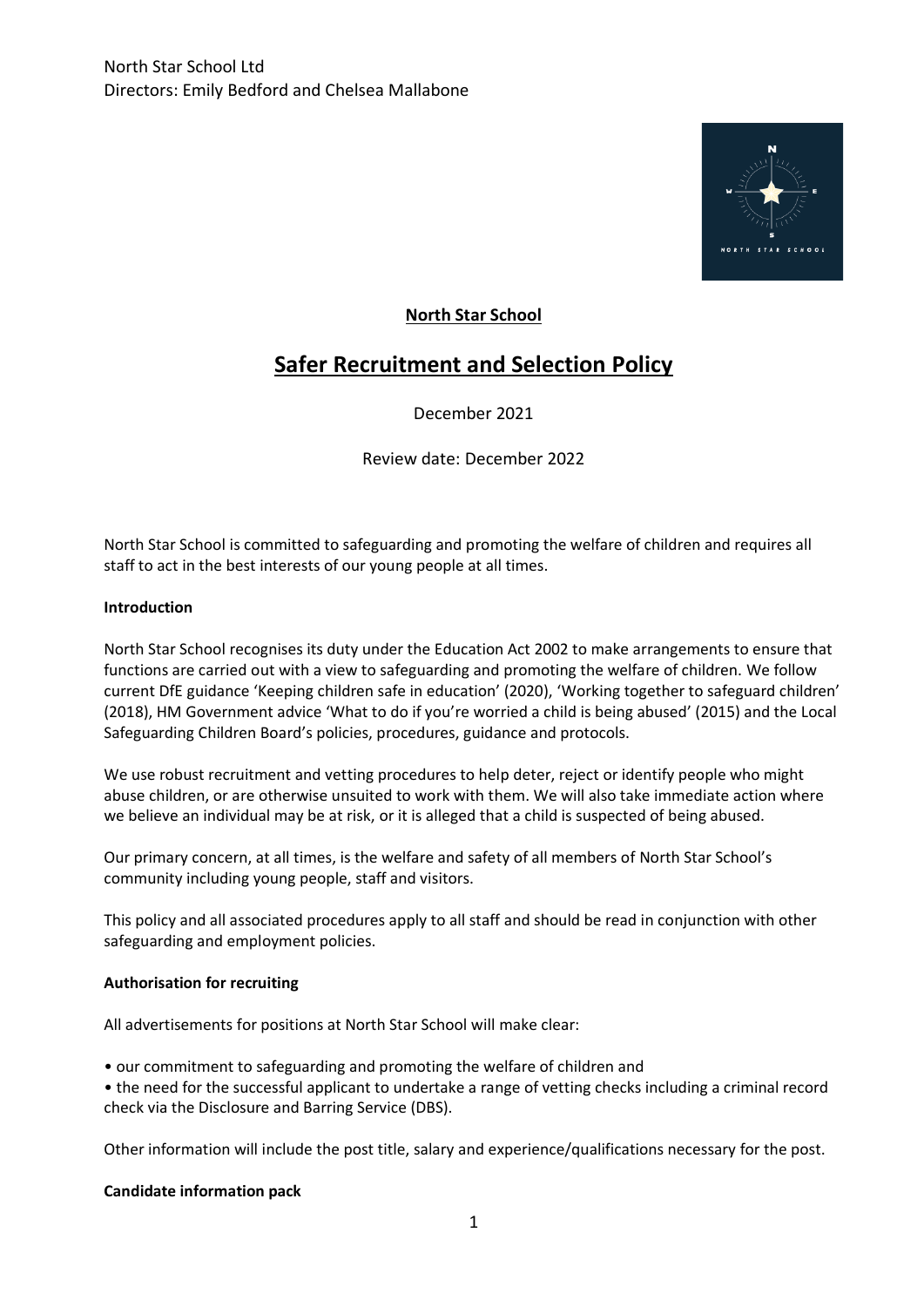

All prospective employees should be sent a candidate information pack which includes the job description, person specification (where appropriate), application form and associated guidance notes.

All applicants must complete the application form in full and return it in accordance with any deadline specified. We will not accept a curriculum vitae in place of an application form. However, applicants may attach relevant supplementary information and/or documents.

## **Short-listing**

On receipt all applications are scrutinised to ensure that:

- they are fully and properly completed
- the information provided is consistent and does not contain any discrepancies
- any gaps in employment are identified.

Incomplete applications are not accepted and may be rejected without further consideration. Any anomalies, discrepancies or gaps in employment, identified by the scrutiny, are noted and will be taken into account when considering whether to short-list the applicant. Short-listing is based on the information presented in the completed application form, as measured against the criteria detailed in a person specification. All successful applicants are to be invited for a virtual meeting with Directors.

#### **Equality and Diversity**

North Star School adheres to a policy of equality and diversity and all applications will be considered on the basis of the knowledge, understanding, skills, qualifications and experience required to undertake the roles and responsibilities of the post. As a Disability Confident Committed employer we welcome applications from all sectors of the community, irrespective of age, disability, gender reassignment, marriage, civil partnership, pregnancy and maternity, race, religion, belief, sex orsexual orientation. Applicants will be invited to complete an equal opportunities monitoring form as part of the application process which will only be available to Senior Leaders and not used in the shortlisting process.

North Star School will apply the following principles in recruiting or selecting for positions, whether externally or internally:

• individuals will be assessed according to their personal capability to carry out a given job;

- assumptions will not be made that only certain types of person will be able to perform certain types of work;
- the required level of skills, knowledge or qualifications will not be overstated;

• avoid specifying an age requirement—while there may be instances where this can be objectively justified, these are likely to be rare;

• avoid asking for 'so many years' experience'—again, this will amount to indirect discrimination unless it can be objectively justified;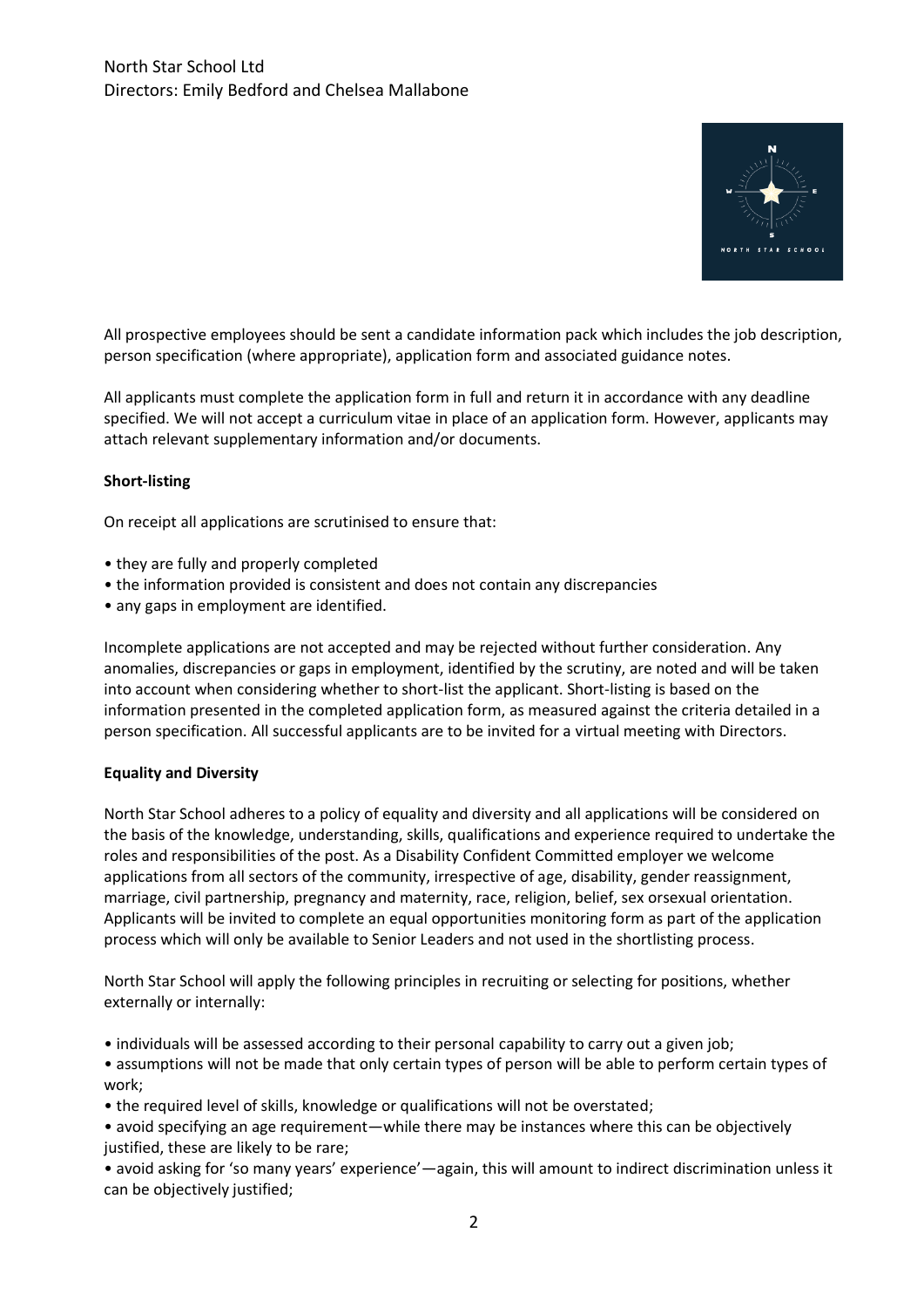

• avoid recruiting only internally or by word of mouth unless there is a good reason for doing soadvertising more broadly may help increase applications from a more diverse pool of talent;

• selection tests should be specifically related to job requirements and should measure the person's actual or inherent ability to do or train for the work;

- review selection tests regularly to ensure they remain relevant and free from any unjustifiable bias, either in content or in scoring mechanism;
- process all applications in the same way and ask the same questions at interview;
- keep written records of interviews and reasons for appointment and non-appointment
- ensure that questions at interview relate to the requirements of the job;

• if a provision, criterion or practice for recruitment and selection puts disabled people at a substantial disadvantage for a reason connected with their disability, ensure that reasonable adjustments are made to eliminate or, if that is not reasonably practicable, reduce the disadvantage. • decisions regarding the method of recruitment or selection or who is recruited or selected should only be made by a person who has read and understood this policy and undergone relevant training, including safer recruitment training.

#### **Interview**

Candidates are normally interviewed by the Directors who are both Safer Recruitment Trained. The candidate's answers to the questions are then to be scored, interviewers are to take feedback once the interview has concluded. Interviews will take place virtually, unless otherwise stated.

#### **Pre-appointment checks**

An offer of appointment to a successful candidate, including one who has lived or worked abroad, must be conditional upon satisfactory completion of pre-employment checks.

The purpose of seeking references is to obtain objective and factual information to support appointment decisions. References will automatically be taken for any candidate who is offered a position. We will obtain at least 2 references covering that past 5 years of employment.

#### **DBS update service**

All employees are obliged to join the DBS update service when applying for a new DBS check; and give consent for the organisation to carry out instant checks online as and when appropriate. Online DBS checks will be carried out at least every three calendar years for any member staff who remains employed within the organisation.

#### **Single central record**

In line with the requirements of the relevant legislation, North Star School keeps a single central record which covers the following people:

• all staff (including supply staff) who work at the school